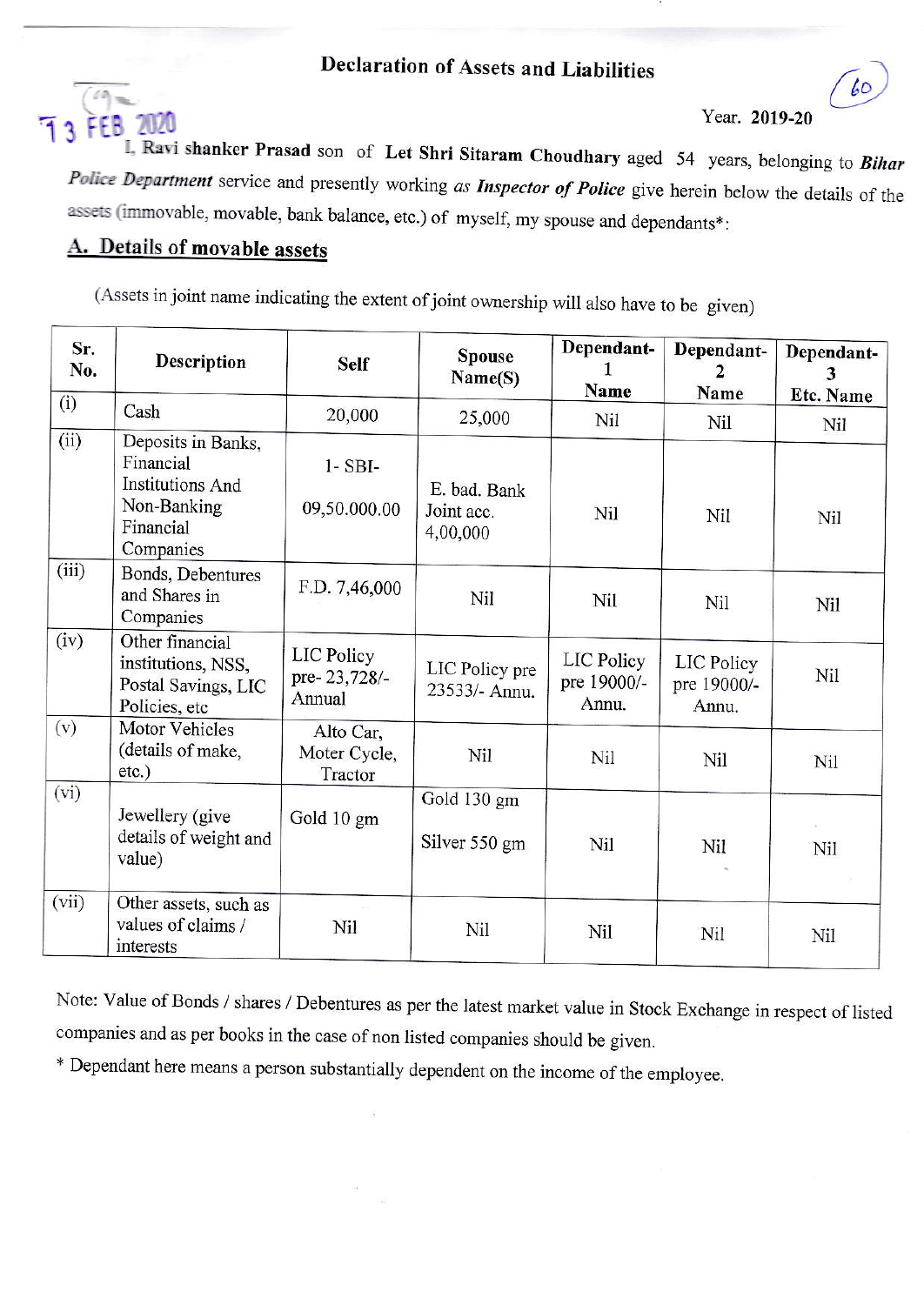

 $\epsilon$ <sup> $\epsilon$ </sup>

| Sr.<br>No. | Description                                                                                                                                                | <b>Self</b>                    | <b>Spouse</b><br>Name(S) | Dependant-1<br>Name | Dependant-2<br>Name | Dependant-<br>3<br>Etc. Name |
|------------|------------------------------------------------------------------------------------------------------------------------------------------------------------|--------------------------------|--------------------------|---------------------|---------------------|------------------------------|
| (i)        | Agricultural Land<br>- Location(s) - Survey<br>number(s)<br>- Extent (Total<br>measurement)<br>-Current market value                                       | 1.5 Katta<br>Bodh Gaya         | 05 acer in<br>Gaya       | Nil                 | Nil                 | Nil                          |
| (ii)       | Non-Agricultural Land<br>- Location(s)<br>- Survey number(s)<br>- Extent (Total<br>measurement)<br>-Current market value                                   | Nil                            | Nil                      | Nil                 | Nil                 | Nil                          |
| (iii)      | <b>Buildings Commercial</b><br>and residential)<br>Location(s)<br>- Survey /door<br>number(s)<br>- Extent (Total<br>measurement)<br>- Current market value | Nil                            | Nil                      | Nil                 | Nil                 | Nil                          |
| (iv)       | Houses / Apartments,<br>etc. - Location(s)<br>- Survey /door<br>number(s)<br>- Extent (Total<br>measurement) - Current<br>market value                     | Paternal<br>Joint 1.5<br>Katta | Nil                      | Nil                 | Nil                 | Nil                          |
| (v)        | Others (such as interest<br>in property)                                                                                                                   | Nil                            | Nil                      | Nil                 | Nil                 | Nil                          |

(2) I give herein below the details of my liabilities  $/$  overdues to public financial institutions and government dues:-

[Note : Please give separate details for each item)

| Sr.<br>No. | <b>Description</b>                                                                         | Name & address of Bank /<br><b>Financial Institutions(s)/</b><br>Department (s) | Amount outstanding as<br>on 22-2-2013 |
|------------|--------------------------------------------------------------------------------------------|---------------------------------------------------------------------------------|---------------------------------------|
| (a)        | (i) Loans from Banks                                                                       | <b>Nil</b>                                                                      | Nil                                   |
|            | (ii) Loans from financial institutions                                                     |                                                                                 |                                       |
|            | (iii) Government Dues:<br>(a) dues to departments dealing with<br>government accommodation | Nil                                                                             | Nil                                   |
|            | (b) dues to departments dealing with<br>supply of water                                    | Nil                                                                             | Nil                                   |
|            | (c) dues to departments dealing with<br>supply of electricity                              | Nil                                                                             | Nil                                   |
|            | (d) dues to departments dealing with<br>telephones                                         | Nil                                                                             | Nil                                   |
|            | (e) dues to departments dealing with                                                       | $\lambda$ T <sup>+</sup> 1                                                      | $T^*1$                                |